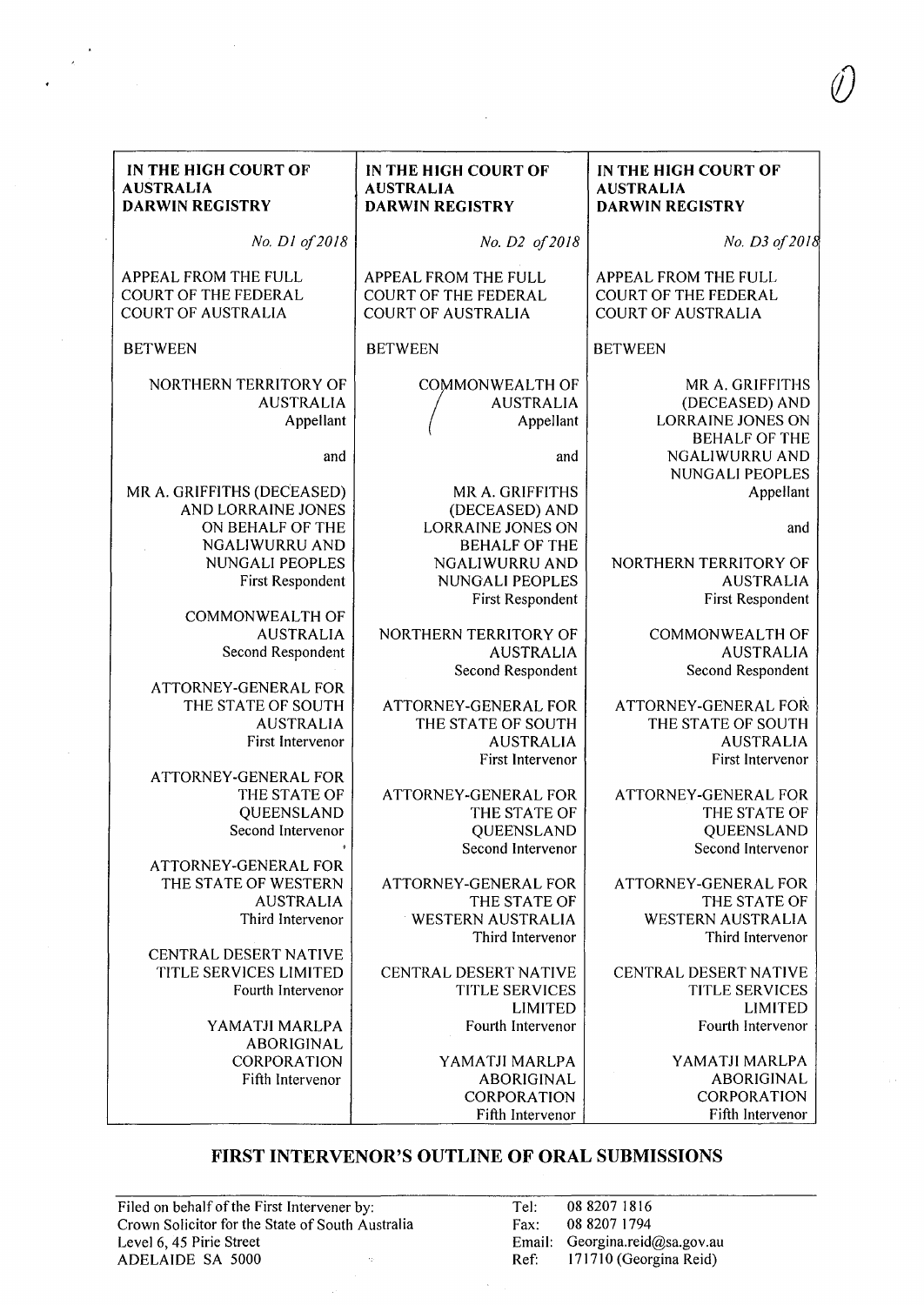1

**Part I: Certification:** This outline is in a form suitable for publication on the internet.

## **Part 11- Outline of Propositions:**

- 1. In response to the oral submissions made in relation to the construction of s 51A South Australia submits as follows:
	- 1.1. s 51A imposes a cap on compensation, and represents the outer extremity of the spectrum of compensation capable of being awarded for a claim in relation to native title rights extinguished in the hypothetical case, where those rights include the maximum loss that might be sustained, including a loss of exclusive possession and loss consequent upon great spiritual attachment. It serves as a "yardstick" against which other claims involving a lesser loss, diminution, impairment or other effect are to be assessed.
	- 1.2. The hypothetical worst case scenario is not simply synonymous with an act that extinguishes all native title rights. The focus of compensation must be on the loss occasioned by the extinguishment. Extinguishment of all native title rights will not necessarily have the same "effect" for every native title group. Conversely, extinguishment of a limited bundle of rights may be very significant for the purposes of the cap if, for example, it were to relate to a site of overwhelming spiritual, but not economic, significance. The cap operates nonetheless.
	- 1.3. The construction of s 51 A preferred by the Commonwealth, to the effect that the cap could never have any work to do in respect of a single group, is not supported by either the text or purpose of the section.
	- 1.4. This practical operation of the cap recommends a holistic approach to compensation.
- 2. South Australia supports the observations of the Full Court to the effect that *"properly construed, s 51* (I) *contemplates compensation to native title holders of a more holistic nature" (Northern Territory v Grifjiths* (2017) 346 ALR 247 at [142] (CAB 314)) (WS  $[16]$ - $[17]$ ).
- 3. Nothing in the Act mandates or even recommends a bifurcated approach. When a multifactorial approach is taken, it may well be that actual economic loss is subordinated in significance to matters deriving from considerations of spiritual attachment to the land. The cap in s 51A operates on the entirety of those factors; an attempt to apportion the capped amount as between economic and non-economic factors risks trivialising the actual nature of the native title rights and interests in circumstances where Parliament has legislated an overall cap.